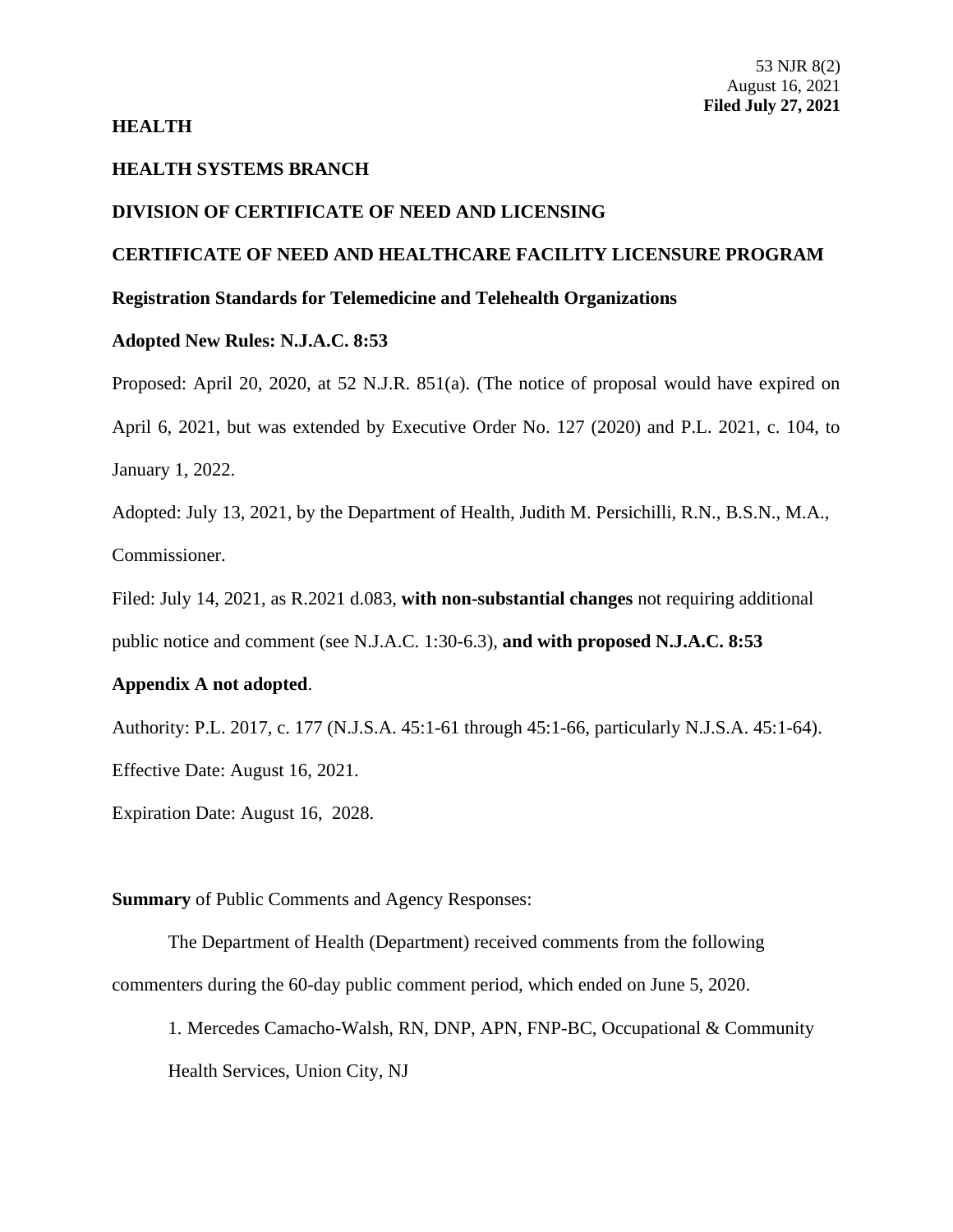- 2. Claudia Duck Tucker, Vice President Government Affairs, Teladoc
- 3. Jean Publiee, Whitehouse Station, NJ
- 4. Melissa Velez, Clifton, NJ

Quoted, summarized, and/or paraphrased below, are the comments and the Department's responses to them. The numbers in parentheses following each comment below correspond to the commenters listed above.

### **Provider Comment**

1. COMMENT: The commenter states, "I want to thank you for recognizing the value of Telemedicine in times of Covid pandemic. I have been delivering health services to an immigrant population in their native language for 20 years. I have adapted to social distancing measures by shifting healthy check-ups to in-office and sick visits by phone so as to not abandon my sick patients. In this process I have managed Covid patients from their homes, with frequent (most often gratuitous) monitoring with good patient response and prevention of illness to their household members (my patients live in overcrowded apartments). I am concerned, however, for the prohibitive cost that you have placed on the registration for Telemedicine services." The commenter also indicates that "My clinic is a corporation, is non-profit 501(c)3 that while not funded, has incurred severe financial loss from not being able to open daily. My question is: 1. Do existing non-profit corporations or other health care offices who are continuing to deliver health care to their patients by performing phone & video examinations (especially observation of breathing of Covid patients) need to register separately if their organization is already registered? Can the registration fee for the Telemedicine aspect be made similar to professional licensing fees rather than the prohibitive \$1500 as currently stated? I call upon your good sense and genuine concern for our poorest patients as they could also infect the general population. If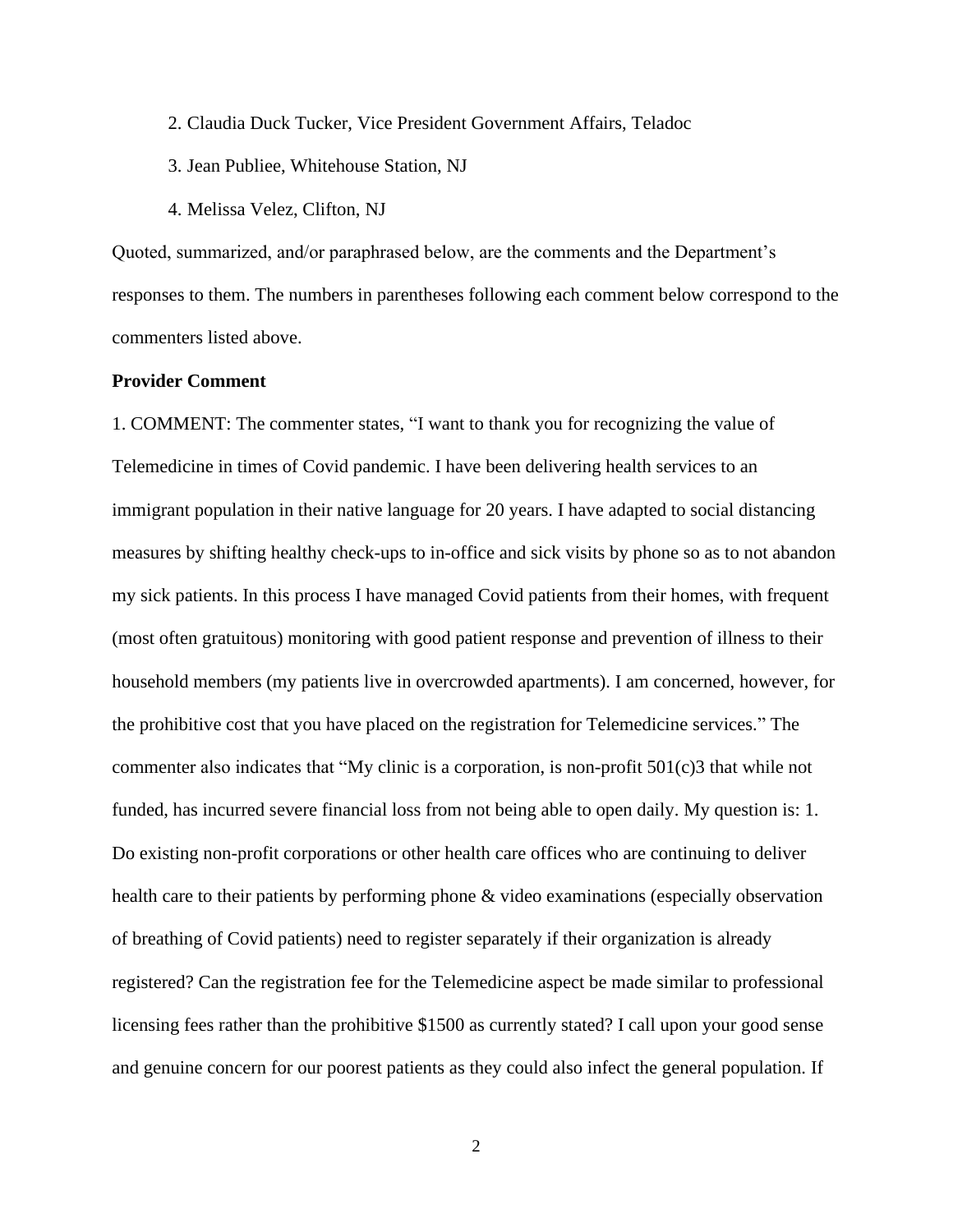re-registration is still required to address the same population, then please make it affordable for the providers who have lost income and have chosen to altruistically care for their communities in any way possible. By keeping the registration fee amount as currently stated, it would require an itemized detailed explanation of how this unusual registration fee is necessary. Thank you."

(1)

RESPONSE: The Department acknowledges the support of the commenter. The Department also appreciates the services that are provided by the commenter's organization in support of the COVID-19 pandemic. The proposed new chapter implements the registration requirements for telemedicine and telehealth organizations, which are defined as a corporation, sole proprietorship, partnership, or limited liability company that is organized for the primary purpose of administering services in the furtherance of telemedicine or telehealth. Healthcare facilities that simply utilize telemedicine or telehealth services in addition to in-person evaluation and care services are not required to register or pay registration fees.

### **Registration Process Comments**

2. COMMENT: The commenter states that "Several key motivating factors resulted in the enactment of P.L. 2017, c. 117. Two of these factors included providing guardrails for patients, and clarity for businesses involved in the telemedicine and telehealth field. However, telemedicine and telehealth existed prior to the statute's enactment three years ago, and since then, telemedicine and telehealth organizations continue to provide high quality services that are part of the continuum of care. Therefore, we question why the proposed rule under 8:53-2.1 (b)(4)(d) would require telemedicine or telehealth organizations to obtain a registration prior to providing services, especially at the risk of suspension or penalties? Instead, we recommend that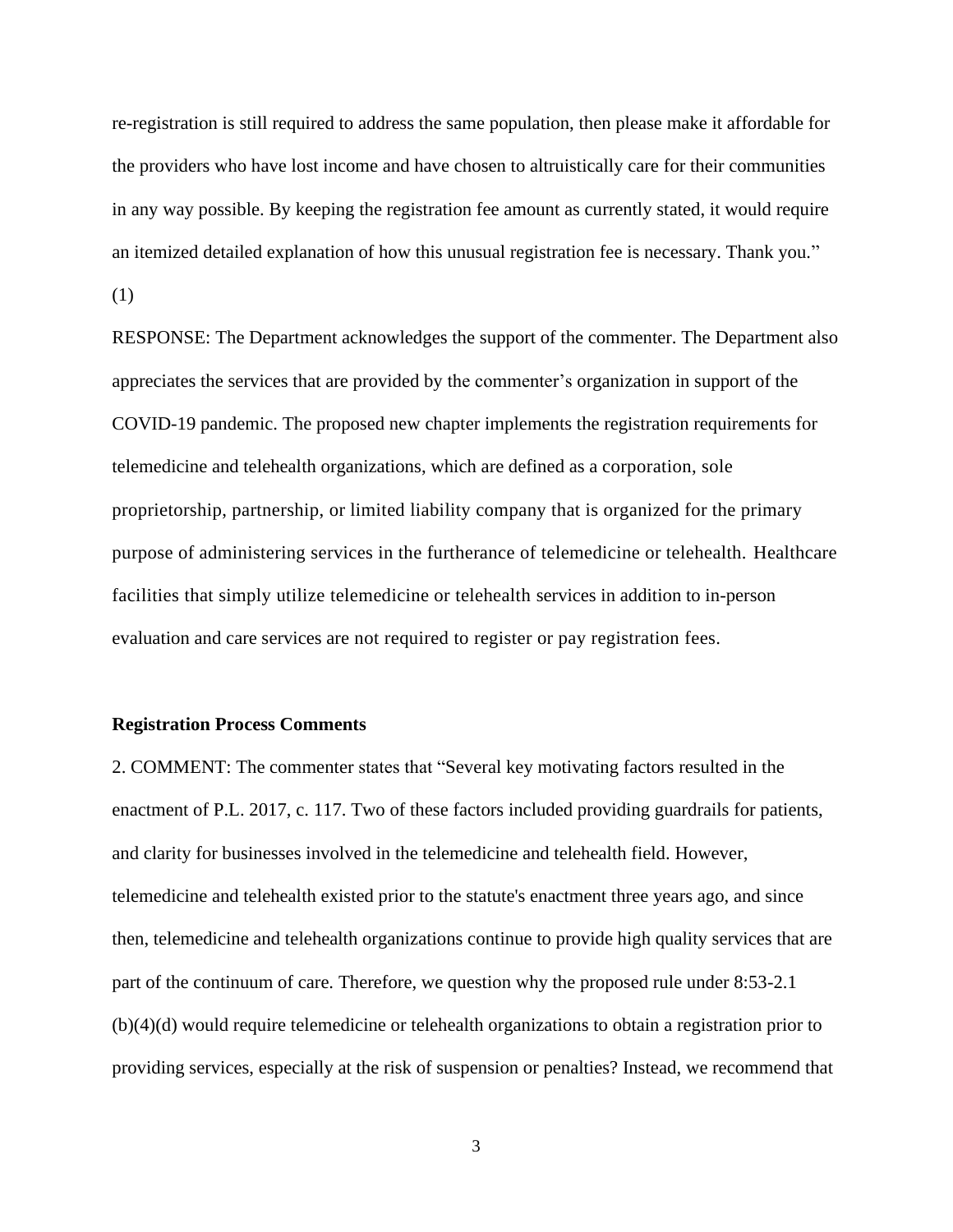8:53-2.1(b)(4)(d) be amended to allow six months from the close of the public comment period for the submission of a registration by a telemedicine or telehealth organization. Accordingly, we recommend the following language: After December 21, 2020, a telemedicine or telehealth organization that provides services in New Jersey without first submitting a registration from the Program shall be subject to an enforcement action as set forth at N.J.A.C. 8:53-3.1." (2) RESPONSE: The Department agrees with the commenter. The Department's intent was not to require currently operating telehealth and telemedicine organizations to cease operations until they register with the Department in accordance with this rulemaking or to subject the already existing telehealth and telemedicine organizations to an enforcement action for operating prior to the adoption of this rulemaking. Accordingly, the Department will make a non-substantial change at N.J.A.C. 8:53-2.1(d) upon adoption to provide that telemedicine or telehealth organizations currently providing services in New Jersey, upon August 16, 2021 (the effective date of this rulemaking) will have 60 days from August 16, 2021 (the effective date of N.J.A.C. 8:53) to submit a registration application to the Department. The Department will also make a non-substantial change at N.J.A.C. 8:53-2.1 to make clear that the suspension and penalty provisions are not applicable to currently operating organizations that register within the 60-day window following August 16, 2021 (the effective date of this rulemaking).

3. COMMENT: The commenter states, "[t]elemedicine and telehealth organizations provide their services when a licensed physician is in one location, while the patient under their care is in another location. Accordingly, if high quality patient care can be conducted using technology, we believe that the submission, renewal and notifications regarding telemedicine and telehealth organizations can entirely be conducted electronically. A good example of such an online portal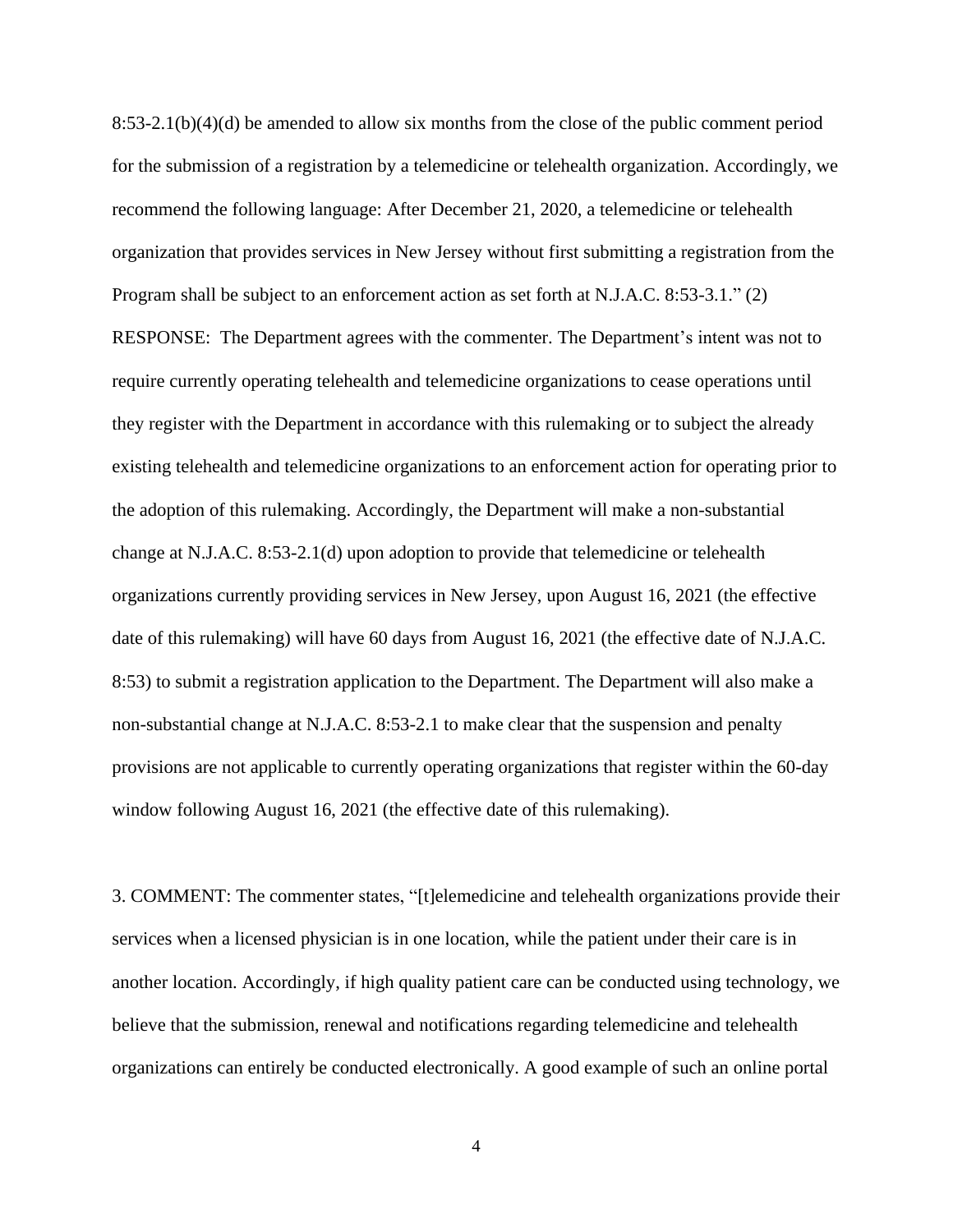is the existing Department of the Treasury's Division of Revenue and Enterprise Services' Annual reports and Change Services website, available at:

[https://www.njportal.com/DOR/AnnuaIReports/Business.](https://www.njportal.com/DOR/AnnuaIReports/Business) Therefore, we recommend the following amendments to 8:53-2.2 (1) and (2) in terms of the registration and renewal in 8:53-2.2 (1), 1. The Program shall electronically send a renewal notification not a renewal packet, and a notice via mail, to each registrant at least 30 days prior to the expiration of the registration. 8:53- 2.2 (2): 2. A telemedicine or telehealth organization shall electronically submit completed renewal (not the packet) to the Program prior to the expiration of its registration. Utilizing an online portal would also assist with the timeliness of updating information, as per 8:53-2.3, which requires the amended application to be submitted within five business days of the change." (2) RESPONSE: Since this rulemaking were proposed, the Department has developed an electronic system for receiving and processing registration applications and renewals and can extend this system to include the registration of telemedicine or telehealth organizations. The Department will instead notify organizations through email at least 30 days prior to the expiration of the registration instead of sending a renewal packet. The Department will require telemedicine and telehealth organizations to register through an online portal as set forth in more detail below in the Agency-Initiated Changes section.

#### **Registration Fees Comments**

4. COMMENT: The commenter states, "[l]astly, we recommend increasing the first-time registration fee to \$3,000, and also lowering the annual renewal to \$500. Doing so will serve to protect New Jersey residents by raising a barrier to disreputable businesses, but also by lowering the annual financial burden on businesses that seek to continually provide health care services in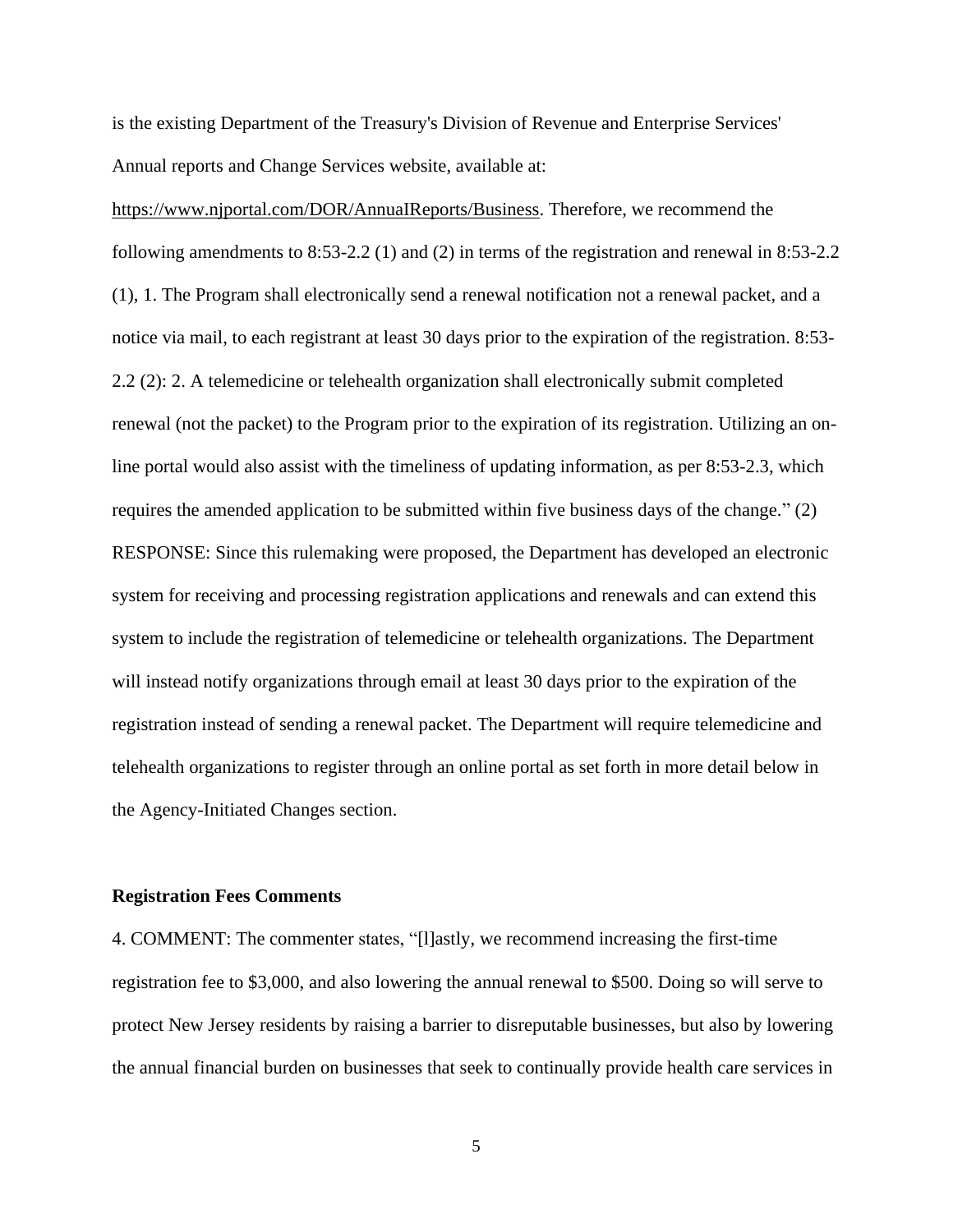the State. Accordingly, we recommend the following changes regarding registration and renewal to 8:53-2.1(b)(3) and 8:53-2.2 (b)(3). The Department has set the registration fees which are in line with other registration fee standards  $-8:53-2.1$  (b)(3): 3. Telemedicine or telehealth organization includes a nonrefundable fee of \$3000 not \$1500 with the submission of the initial registration application; and 8:53-2.2 (b)(3): 3. The telehealth or telemedicine organization submits a nonrefundable fee of \$500 with the submission of the annual renewal." (2) RESPONSE: The Department disagrees with the commenter's position. The fees are set at a level to recover administrative costs the Department will incur for the registration process and the provisions of oversight for these registered organizations. Specifically, the establishment of a telehealth and telemedicine registration program will require Department personnel to assume numerous new responsibilities. In addition to the tasks associated with the drafting, promulgation, and future amendment and readoption of these new rules, Department personnel would receive and acknowledge registration applications; respond to inquiries from applicants; issue registrations; and maintain records, among other duties. The fees will offset these costs. Therefore, the Department will make no change on adoption in response to the comment.

5. COMMENT: The commenter states, "[w]e hope that the incorporation of these suggested amendments will build upon the strong foundation established by New Jersey's telemedicine statute. Additionally, we hope that they can assist in providing the proper guardrails for patient protection, while at the same time attract and retain telemedicine and telehealth organizations to the Garden State. Thank you for your time. We are happy to answer any questions." (2) RESPONSE: The Department acknowledges the commenter's comments.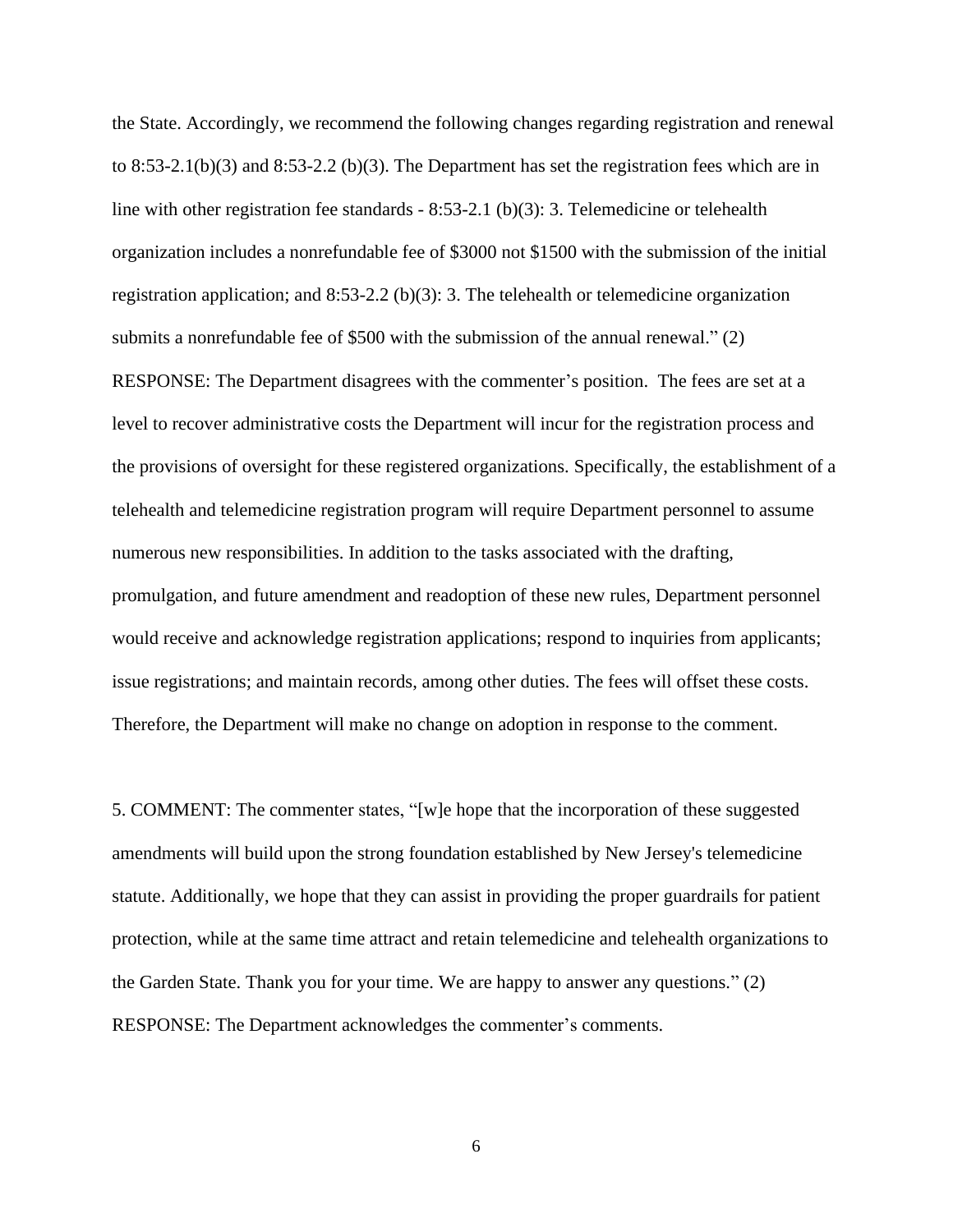### **General Comment**

6. COMMENT: The commenter states, "[c]ertainly, a sick person will not be helped with telehealth. [I] think if a person is willing to accept such inadequate care and pay money for it that's ok, but you should never be forced to take telehealth because it is totally inadequate. [M]any pay Medicare funds every month for health care and they are entitled to see a doctor for that health care, not be talked to over the telephone. [S]ending a picture via telephone can be totally deceptive. [N]obody in NJ or America should be forced to use telehealth for medical care. [I]t is outrageously ineffective imo [sic]. [T]his comment is for the public record. [P]lease receipt, [I] wonder why there is no way to comment on email in the [N]ew [J]ersey register. [T]he public needs help in talking to the govt [sic] and not be shut out of using the most used communication system in the modern world. [C]ertainly, snail mail is not the answer and the way the NJDOH puts comment sections in, they are hard to use. [T]here appears to be an attempt of the part of the NJ doh to keep public comment out. [W]hat happened to govt [sic] by the people for the people. [It's] certainly missing when you don't use email. [T]his comment is for the public record."  $(3)$ 

RESPONSE: The Department acknowledges the commenter's comments. The proposed new chapter implements the registration requirements for telemedicine and telehealth organizations, which are defined as a corporation, sole proprietorship, partnership, or limited liability company that is organized for the primary purpose of administering services in the furtherance of telemedicine or telehealth. The new rules do not require patients to use telemedicine to receive medical care in New Jersey.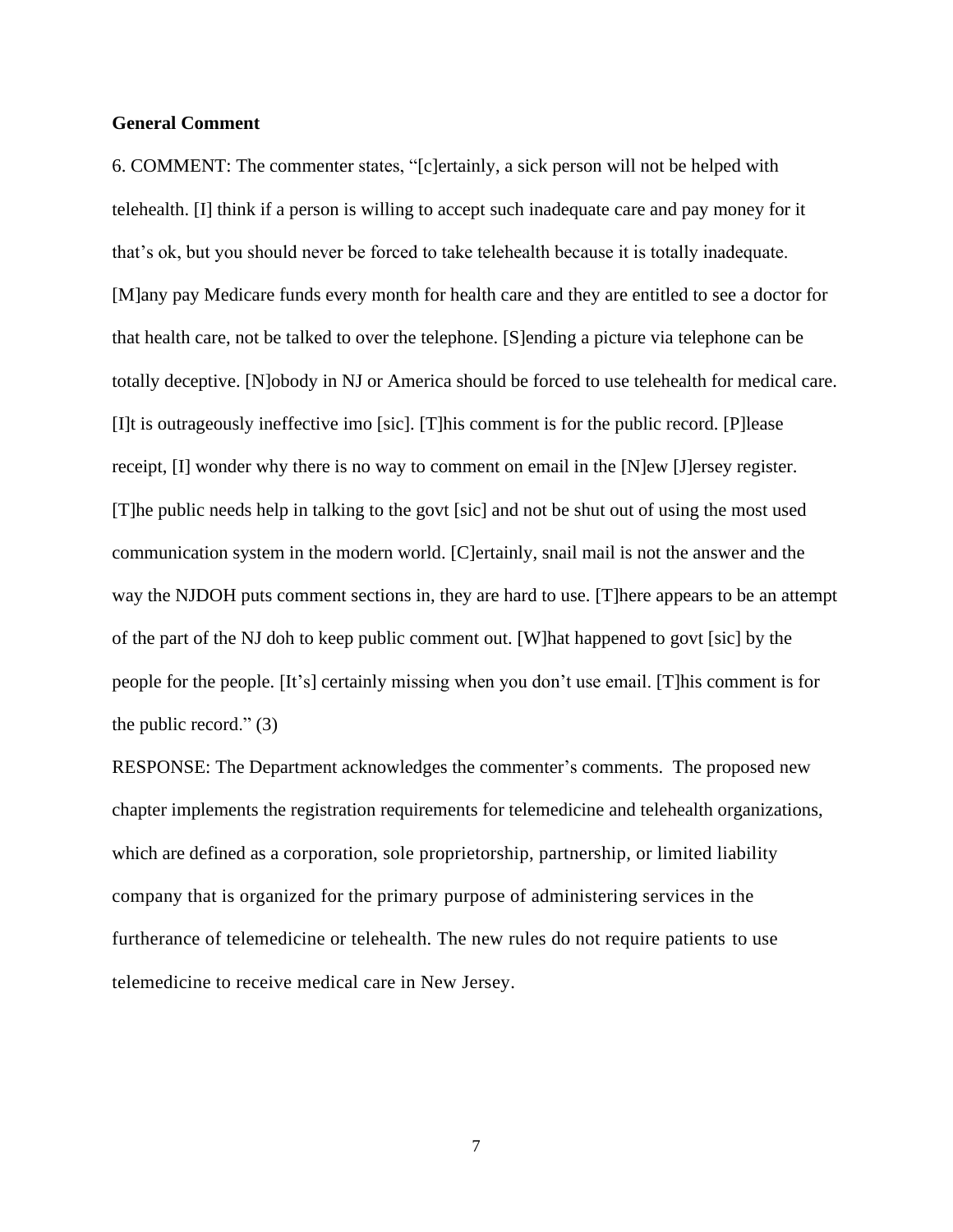7. COMMENT: The commenter states, "I believe in registration and regulation to grant both the flexibility while ensuring safety and ethical practices of telemedicine and telehealth orgs. Thank you!"  $(4)$ 

RESPONSE: The Department acknowledges the commenter's support of the rulemaking.

#### **Summary** of Agency-Initiated Changes:

As the Department has moved to an electronic licensing system since this rulemaking was initiated, the Department is modifying the rules upon adoption by codifying the requirements of the CN-25 Application, which was proposed at N.J.A.C. 8:53 Appendix A, at N.J.A.C. 8:53-2.1(b)1 upon adoption, and directing telehealth and telemedicine organizations to the Department's licensing portal in order to register, renew, or amend a registration instead of doing so through the paper process that was originally proposed. The information to be provided through the portal during the registration process will remain the same. Therefore, the Department will also not be adopting N.J.A.C. 8:53 Appendix A because the process will be done electronically. As the manner in which the registration, and not the required information, is the only change the Department is proposing upon adoption, reproposal is not necessary. The change to this portal is made throughout the chapter, as appropriate

### **Federal Standards Statement**

These new rules are not adopted under the authority of, or in order to implement, comply with, or participate in any program established under Federal law. In addition, the new rules are not adopted under the authority of a State statute that incorporates or refers to Federal law or Federal standards. Therefore, no Federal standards analysis is required.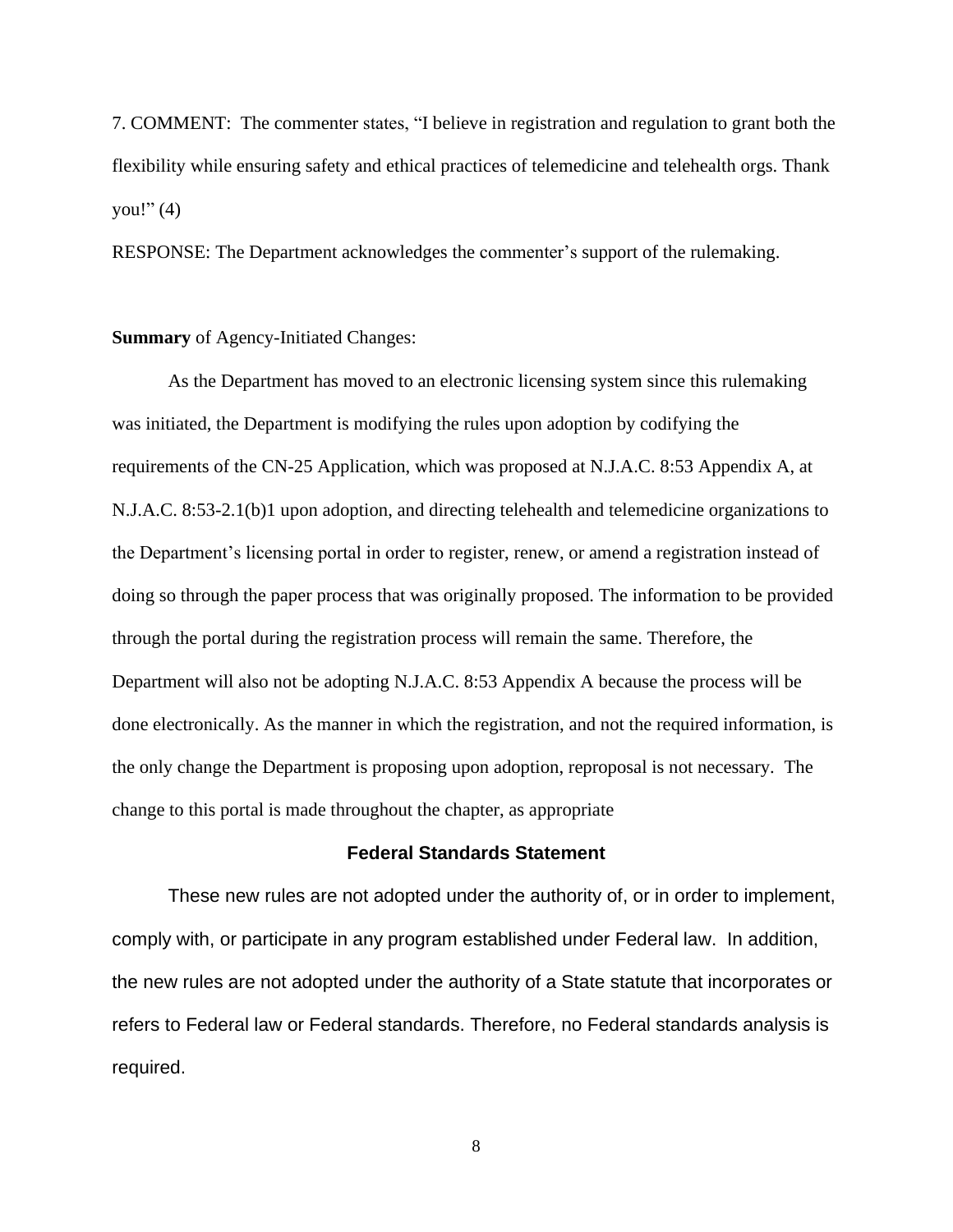**Full text** of the adopted new rules follows (additions to proposal indicated in boldface with asterisks **\*thus\***; deletions from proposal indicated in brackets with asterisks \*[thus]\*):

8:53-1.3 Definitions

(a) (No change from proposal.)

(b) The following words and terms, when used in this chapter, shall have the following meanings, unless the context clearly indicates otherwise:

...

"Doing busing as" or "DBA" means the name under which a telemedicine or telehealth organization operates its business, if it differs from its legal name filed with the Division of Revenue and \*[Enteprise]\* **\*Enterprise\*** Services in the New Jersey Department of **\*the\*** Treasury

8:53-2.1 Telemedicine or telehealth organization registration

(a) (No change from proposal.)

(b) The Department shall issue a registration for a telemedicine or telehealth organization provided that the:

1. Telemedicine or telehealth organization fully and accurately completes \*[and submits to the Program]\* the registration application \*[form CN-25,]\* which is \*[incorporated herein by reference as N.J.A.C. 8:53 Appendix, and available on the Department's website at [https://healthapps.state.nj.us/forms/subforms.aspx?pro=healthfacilities;](https://healthapps.state.nj.us/forms/subforms.aspx?pro=healthfacilities)]\* **\*on the telehealth/telemedicine (TH) application portal at the Department's licensing website at**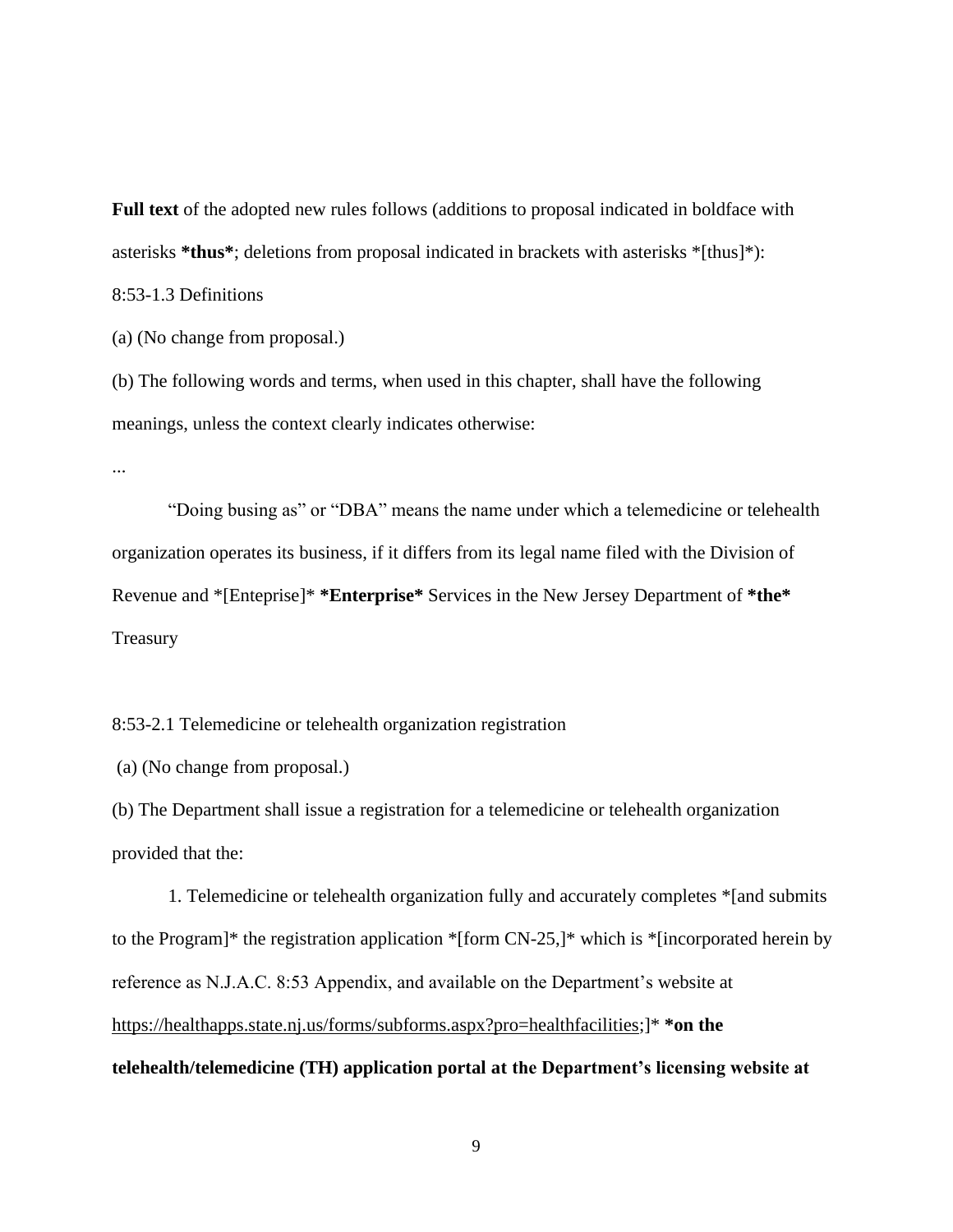**https://dohlicensing.nj.gov/. The required fields on the registration application are as follows:**

**i. Name of the telemedicine/telehealth organization;**

**ii. EIN (Employer/Tax ID) of the telemedicine/telehealth organization;**

**iii. Address of the telemedicine/telehealth organization;**

**iv. Doing business as (DBA), if any, for the telemedicine/telehealth** 

**organization;**

**v. Full name, title, address, email address, and telephone number of a contact person for the telemedicine/telehealth organization; and**

**vi. Name, address, email address, and telephone number of a registered agent, if the telemedicine/telehealth organization is located outside of New Jersey;\***

2.-4. (No change from proposal.)

(c) (No change from proposal.)

(d) A telemedicine or telehealth organization that provides services in New Jersey without first obtaining a registration from the Program shall be subject to an enforcement action as set forth at N.J.A.C. 8:53-3.1.

**\*1. Telemedicine or telehealth organizations providing services in New Jersey as of August 16, 2021, shall submit a registration application within 60 days from August 16, 2021, or cease providing telehealth or telemedicine services.**

**i. A telehealth or telemedicine organization providing services as of August 16, 2021, that continues to operate without registering within 60 days of August 16, 2021, will be subject to the enforcement actions set forth at N.J.A.C. 8:53-3.1.\***

(e) (No change from proposal.)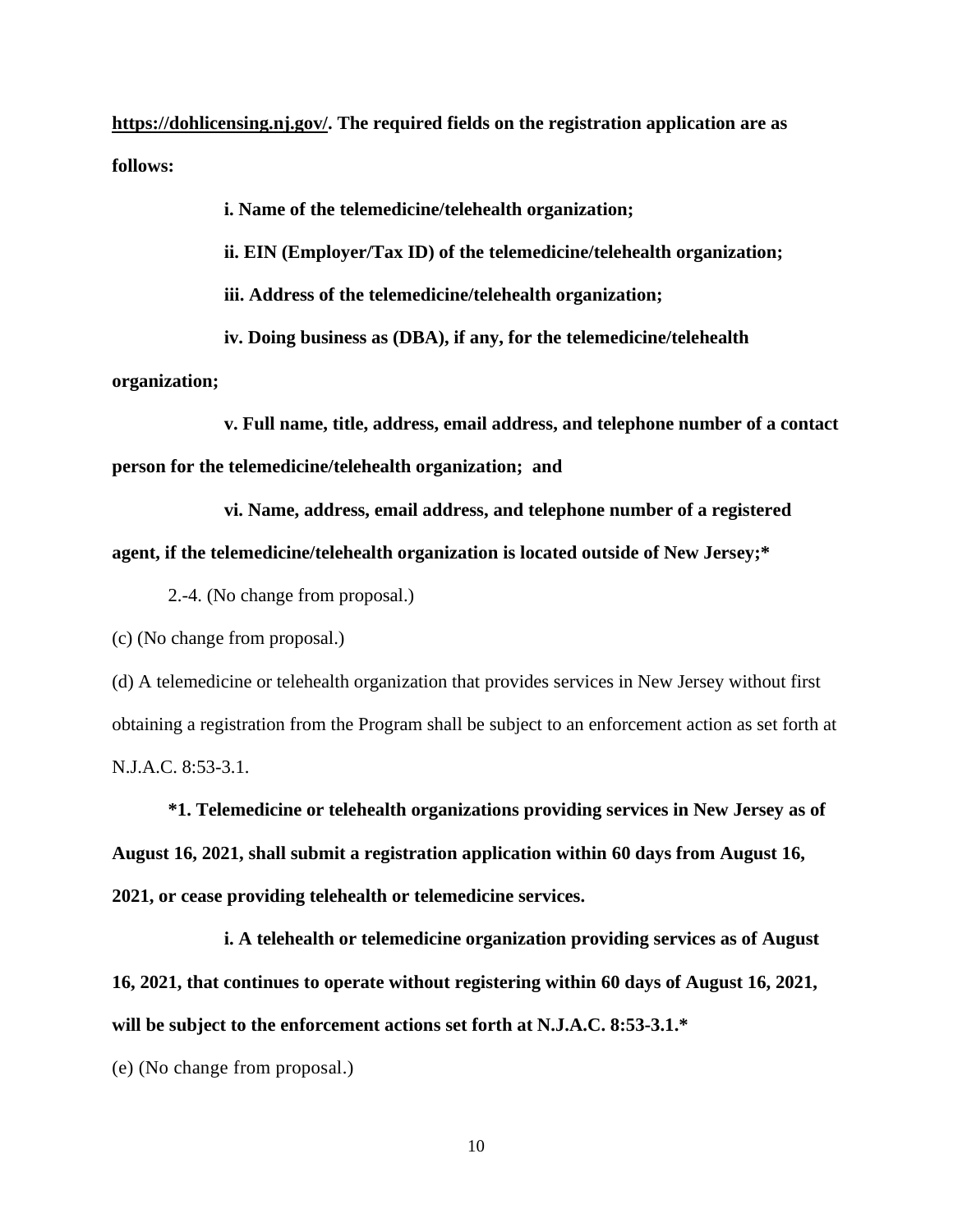(f) If a telemedicine or telehealth organization intends to close or cease operations of any registration, then the telemedicine or telehealth organization must first report the closure or cessation of operations to the Program no later than 30 days prior to said closure or cessation.

1. To report the closure or cessation of operations, the telemedicine or telehealth organization must \***go to the telehealth/telemedicine (TH) application portal at the Department's licensing website at<https://dohlicensing.nj.gov/> and\*** complete \*[and submit to the Program]\* the \*[registration]\* **\*electronic\*** application form \*[CN-25 with the box marked "Discontinue Registration" checked]\* **\*to discontinue registration\***.

2. (No change from proposal.)

(g) (No change from proposal.)

#### 8:53-2.2 Registration renewal

(a) A registration, unless previously suspended or revoked, shall be renewed annually on the original licensure date.

1. The Program shall \*[send a renewal packet to]\* **\*notify\*** each registrant at least 30 days prior to the expiration of the registration.

2. A telemedicine or telehealth organization shall \*[return a completed renewal packet to the Program]\* **\*renew their registration\*** prior to the **\*registration's\*** expiration \*[of its registration]\*.

(b) The Department shall renew the registration of the telemedicine or telehealth organization, provided: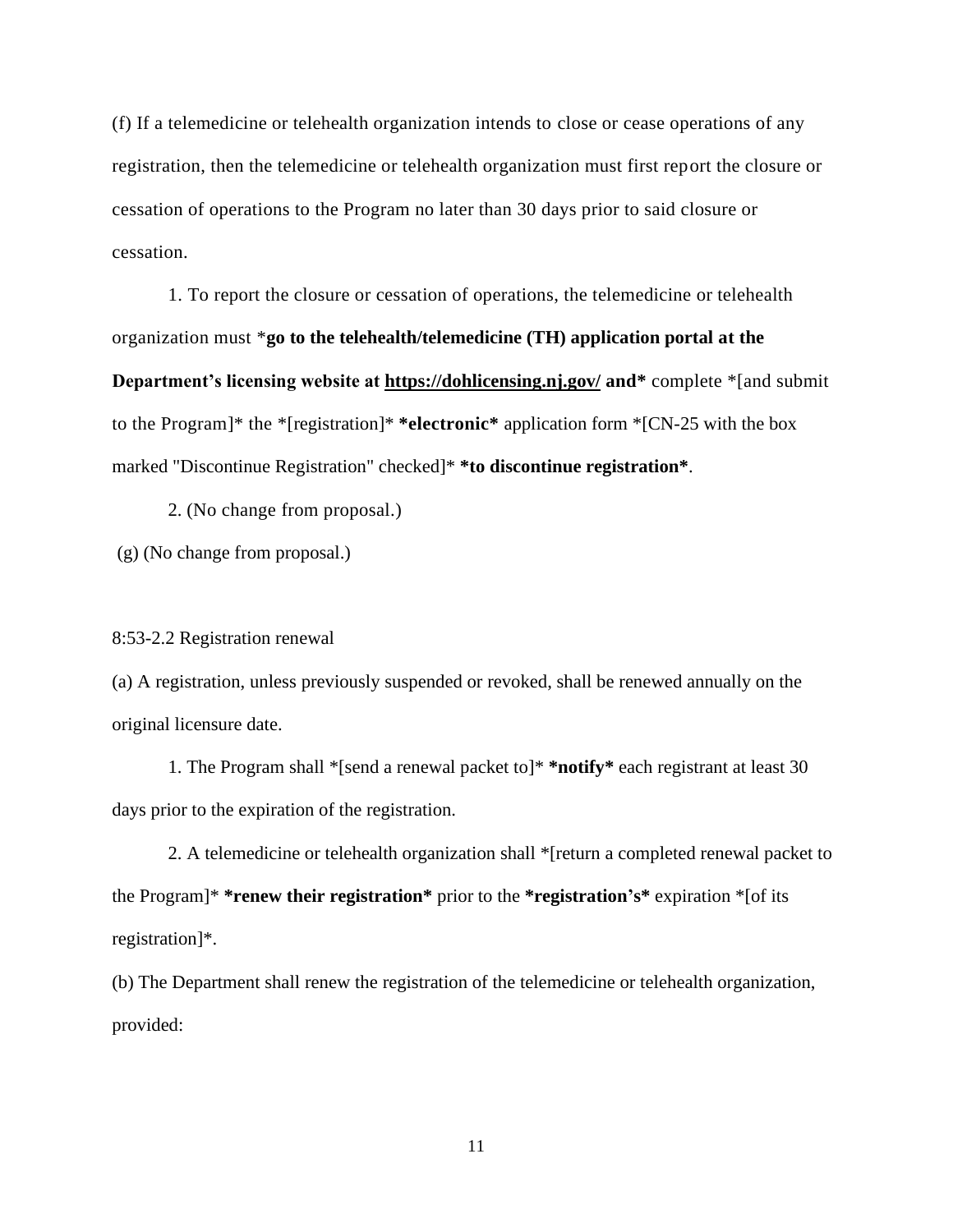1. The telemedicine or telehealth organization timely submits to the Program a completed renewal \*[packet]\* **\*registration\***;

2. (No change from proposal.)

3. The telehealth or telemedicine organization submits a nonrefundable fee of \$1,500 \*[with the submission of the]\* **\*and completes its\*** renewal \*[packet]\* \***on the telehealth/telemedicine (TH) application portal at the Department's licensing website at <https://dohlicensing.nj.gov/> which shall include the verification of the information required at N.J.A.C. 8:53-2.1(b)1\***; and

4. (No change from proposal.)

8:53-2.3 Requirement to update information

(a) If any of the information provided by the registrant on the initial or renewal application changes, then the registrant must file an amended application documenting the changes within five business days of the change in information.

1. To report the updated information, the registrant must \*[complete and submit to the Program the registration application form CN-25 with]\* **\*do so electronically at the telehealth/telemedicine (TH) application portal on the Department's licensing website at <https://dohlicensing.nj.gov/> to provide\*** the updated information \*[and with the box marked "Process Change(s)" checked]\*.

(b) (No change from proposal.)

### SUBCHAPTER 3. ENFORCEMENT ACTIONS

8:53-3.2 Hearings on enforcement actions